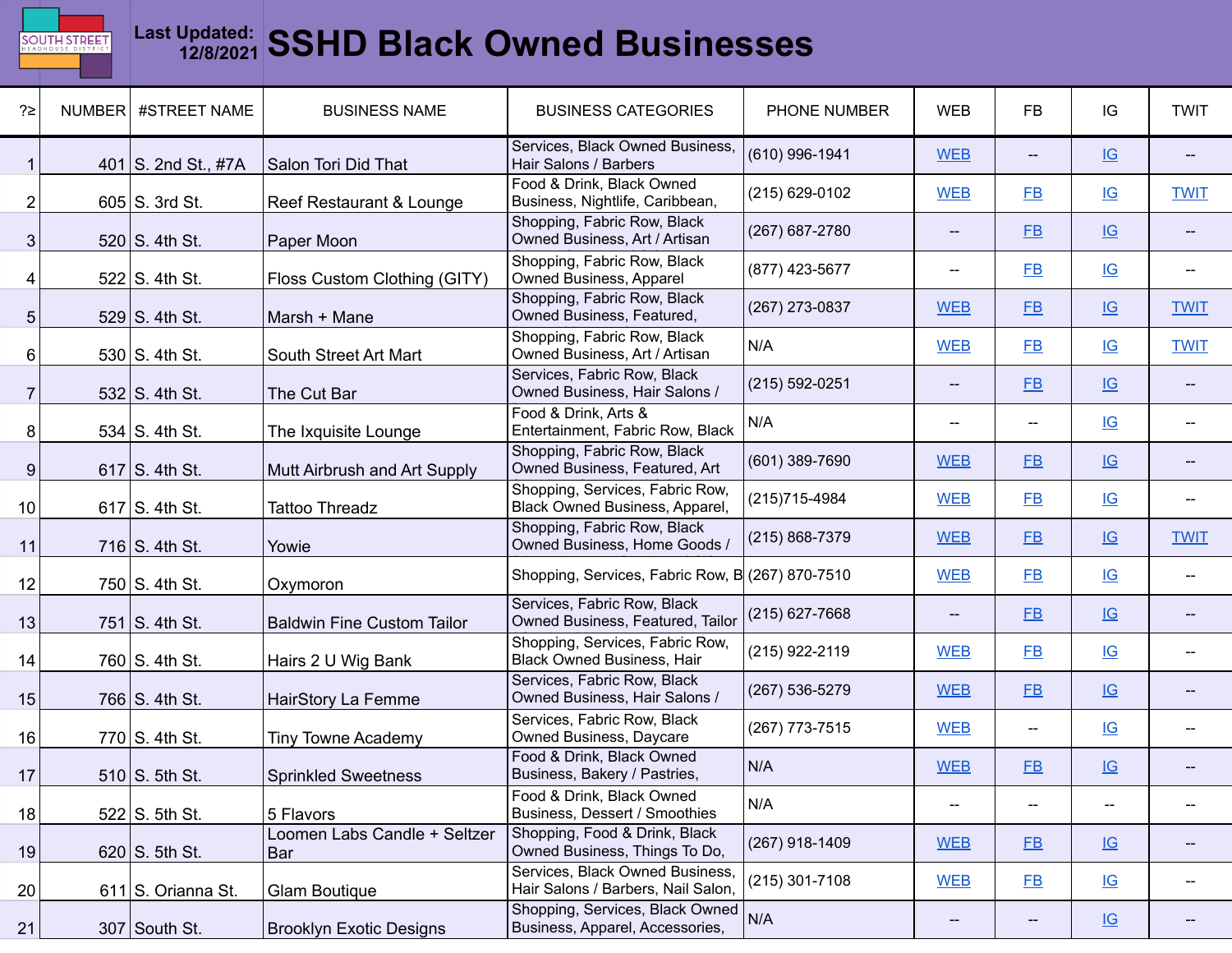

## **Last Updated: 12/8/2021 SSHD Black Owned Businesses**

| ?≥              | NUMBER | #STREET NAME    | <b>BUSINESS NAME</b>                    | <b>BUSINESS CATEGORIES</b>                                          | PHONE NUMBER     | <b>WEB</b>               | FB                                    | IG                        | <b>TWIT</b>              |
|-----------------|--------|-----------------|-----------------------------------------|---------------------------------------------------------------------|------------------|--------------------------|---------------------------------------|---------------------------|--------------------------|
| 22              |        | 418 South St.   | <b>Pure Talent Boutique</b>             | Services, Shopping, Black Owned<br>Business, Hair Salons / Barbers, | N/A              | <b>WEB</b>               | $\overline{a}$                        | $\underline{\mathsf{IG}}$ |                          |
| 23              |        | $422$ South St. | <b>Black and Nobel</b>                  | Shopping, Food & Drink, Black<br>Owned Business, Featured,          | $(215)$ 965-1559 | <b>WEB</b>               | $E$ B                                 | $\underline{\mathsf{IG}}$ |                          |
| 24              |        | $424$ South St. | TheVault215                             | Arts & Entertainment, Black<br>Owned Business, Nightlife, Event     | N/A              | <b>WEB</b>               | --                                    | IG                        |                          |
| 25              |        | $429$ South St. | Rock N' Flavors / Sunny Flavors         | Food & Drink, Black Owned<br>Business, American, BBQ /              | (215) 316-4748   | <b>WEB</b>               | $\hspace{0.05cm}$ – $\hspace{0.05cm}$ | IG                        |                          |
| 26              |        | 431 South St.   | <b>Count Clothing</b>                   | Shopping, Black Owned<br>Business, Apparel                          | (267) 679-5668   | <b>WEB</b>               | $\hspace{0.05cm}$ – $\hspace{0.05cm}$ | IG                        | $-$                      |
| 27              |        | 524 South St.   | <b>THV LVB</b>                          | Shopping, Black Owned<br>Business, Apparel, Accessories             | N/A              | <b>WEB</b>               | $\qquad \qquad -$                     | $\underline{\mathsf{IG}}$ | <b>TWIT</b>              |
| 28              |        | 623 South St.   | <b>Curve-Fit Elite Fitness Apparel</b>  | Shopping, Black Owned<br>Business, Apparel, Accessories,            | (215) 888-6624   | $\hspace{0.05cm}$        | $\overline{\phantom{a}}$              | IG                        | $\overline{\phantom{a}}$ |
| 29              |        | 638 South St.   | <b>Atomic City Comics</b>               | Shopping, Black Owned<br>Business, Bookstore, Pop                   | $(215)$ 625-9613 | $\hspace{0.05cm}$ –      | $E$ B                                 | IG                        | <b>TWIT</b>              |
| 30 <sup>°</sup> |        | 639 South St.   | <b>Fine Azz Collections</b>             | Shopping, Black Owned<br>Business, Featured, Apparel,               | N/A              | $\hspace{0.05cm}$        | $\overline{\phantom{a}}$              | IG                        |                          |
| 31              |        | 646 South St.   | <b>Dudes Boutique</b>                   | Shopping, Black Owned<br>Business, Apparel                          | (215) 928-0661   | <b>WEB</b>               | $E$ B                                 | $\underline{\mathsf{IG}}$ | <b>TWIT</b>              |
| 32              |        | 706 South St.   | Kreationz By Hand Unisex Hair<br>Studio | Services, Black Owned Business,<br>Hair Salons / Barbers            | (267) 231-4239   | <b>WEB</b>               | FB                                    | IG                        |                          |
| 33              |        | 740 South St.   | The Sweet Life Bakeshop                 | Food & Drink, Black Owned<br>Business, Featured, Bakery /           | (215) 717-7770   | <b>WEB</b>               | $E$ B                                 | IG                        | <b>TWIT</b>              |
| 34              |        | 802 South St.   | Mandingo African Hair Braiding          | Services, Black Owned Business,<br>Hair Salons / Barbers            | (215) 238-1447   | <b>WEB</b>               | --                                    | --                        |                          |
| 35              |        | 808 South St.   | Another Planet Barber Shop              | Services, Black Owned Business,<br>Hair Salons / Barbers, Holiday   | (215) 800-1510   | <b>WEB</b>               | $E$ B                                 | IG                        | $\overline{\phantom{a}}$ |
| 36              |        | 818 South St.   | Lil' Drummaboy Recordings               | Services, Black Owned Business,<br>Recording Studio, Business       | (215) 574-1400   | <b>WEB</b>               | <b>FB</b>                             | $\underline{\mathsf{IG}}$ | <b>TWIT</b>              |
| 37              |        | 832 South St.   | <b>GATE2-15</b>                         | Shopping, Black Owned<br>Business, Apparel, Shoes,                  | (215) 278-7752   | <b>WEB</b>               | $E$ B                                 | IG                        |                          |
| 38              |        | 836 South St.   | Legends Natural Hair                    | Services, Black Owned Business,<br>Hair Salons / Barbers            | (215) 627-7494   | $\hspace{0.05cm} \dashv$ | $\overline{\phantom{a}}$              | $\underline{\mathsf{IG}}$ |                          |
| 39              |        | 838 South St.   | LA Elite Couture Boutique               | Shopping, Black Owned<br>Business, Apparel, Accessories             | (215) 621-7494   | <b>WEB</b>               | $E$ B                                 | IG                        |                          |
| 40              |        |                 |                                         |                                                                     |                  |                          |                                       |                           |                          |
| 41              |        |                 |                                         |                                                                     |                  |                          |                                       |                           |                          |
| 42              |        |                 |                                         |                                                                     |                  |                          |                                       |                           |                          |